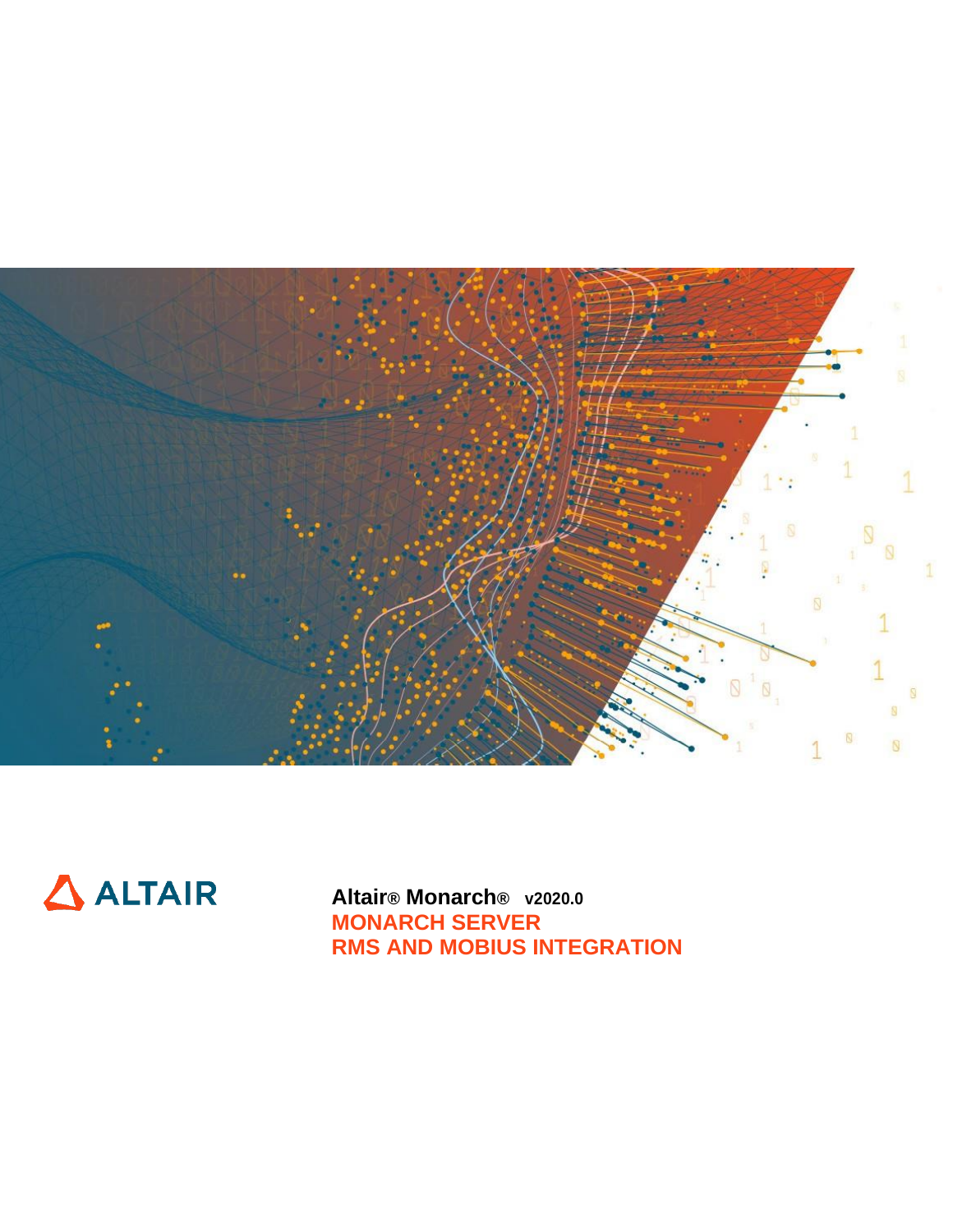### **TABLE OF CONTENTS**

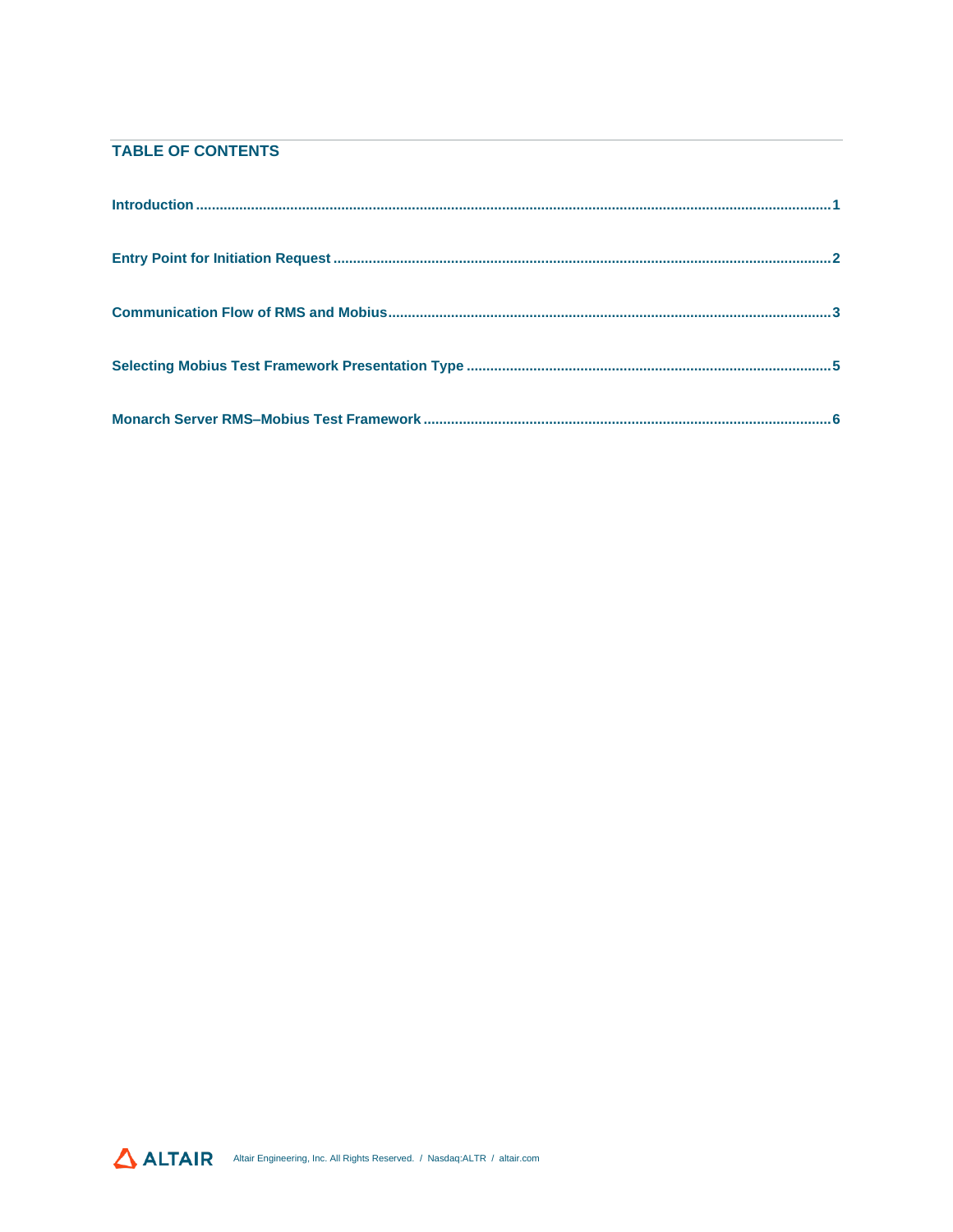# <span id="page-2-0"></span>**INTRODUCTION**

Monarch Server Report Mining Server (RMS) Edition can be used through an initiation request.

The request is sent using the HTTP GET method.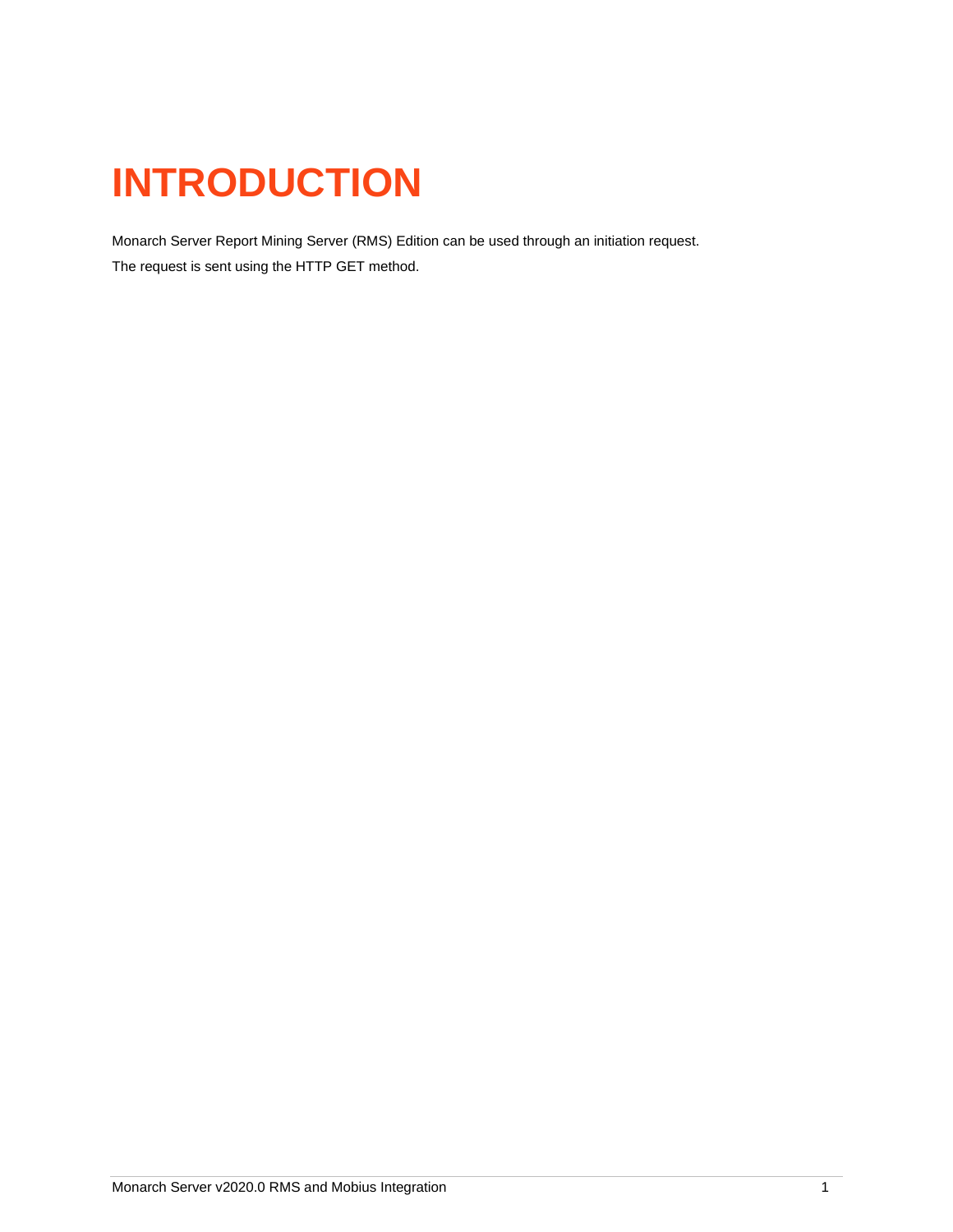## <span id="page-3-0"></span>**ENTRY POINT FOR INITIATION REQUEST**

The initiation request is sent to the RMS entry point. The URL for the Mobius web service entry point is

http://<host name>:<port number>/<RMS virtual directory/ ExternalLaunch/MobiusLaunch? pageUrl=<page URL parameter>

#### where

- ❑ <host name> is the name of the computer where the target RMS Web Server component is installed
- □ <port number> is the port number on which the RMS Web Server is listening
- ❑ <RMS virtual directory> is the virtual directory under which the application has been installed (default: RMSClient)
- ❑ <page URL parameter> is a URI to the Mobius REST API endpoint to retrieve document content in the following format: http://<mobius host>:<port>/<Mobius virtual directory>/rest/contentstreams/?id=<document id>&other\_parameters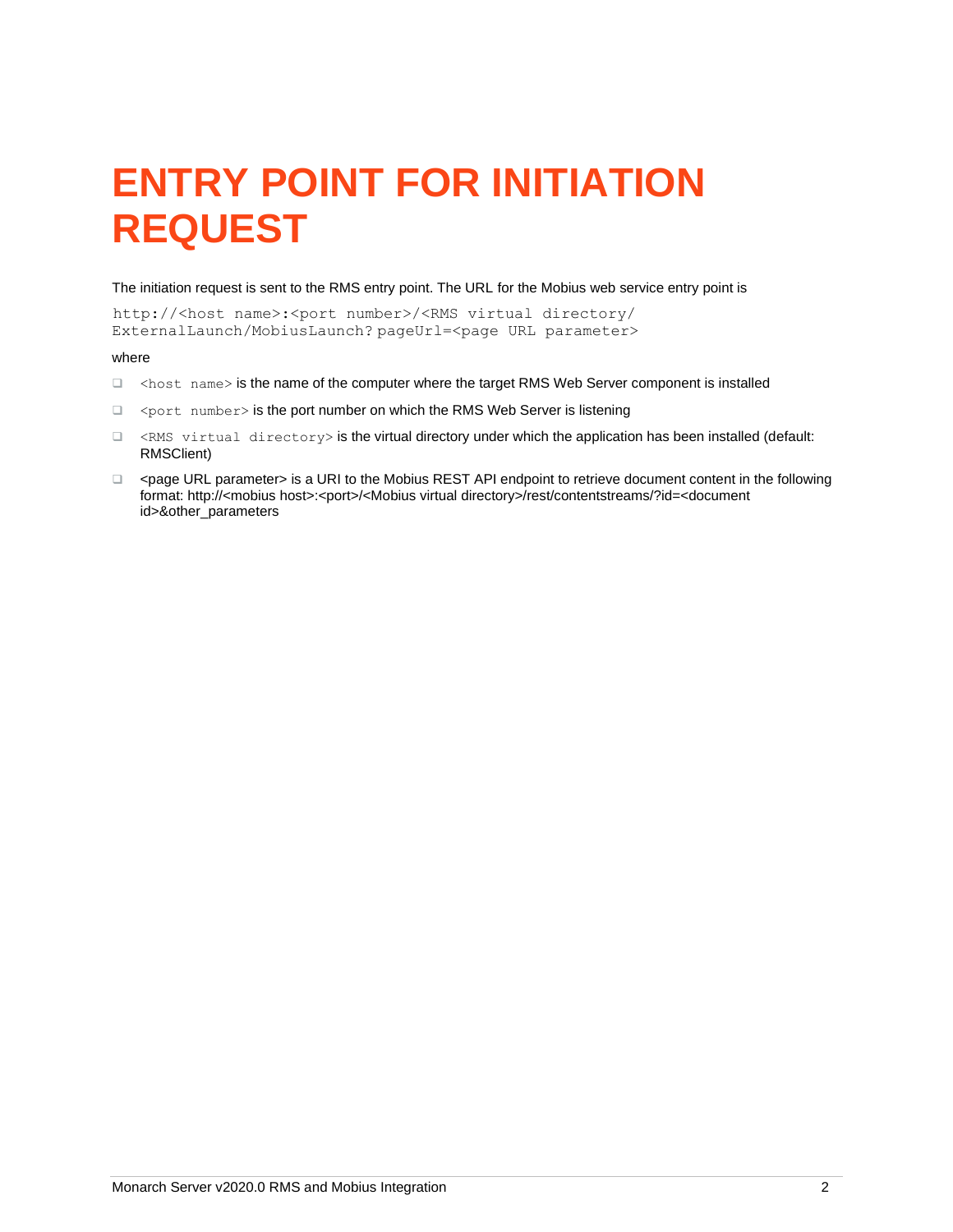### <span id="page-4-0"></span>**COMMUNICATION FLOW OF RMS AND MOBIUS**

The communication between RMS and Mobius is illustrated below. In the illustration, numbers are used to mark the processes involved. Refer to the corresponding decription that follows.



- 1. The user requests results from the content repository.
- 2. The Web App processes the request.
- 3. The Web App fulfills the request.
- 4. The requested content reference information is returned to Client.
- 5. The user chooses to open a mining session.
- 6. Client launches a browser with RMS URI with session parameters.
- 7. The browser automatically submits the URI with RMS session parameters.
- 8. The mining request is submitted to the Mining Server.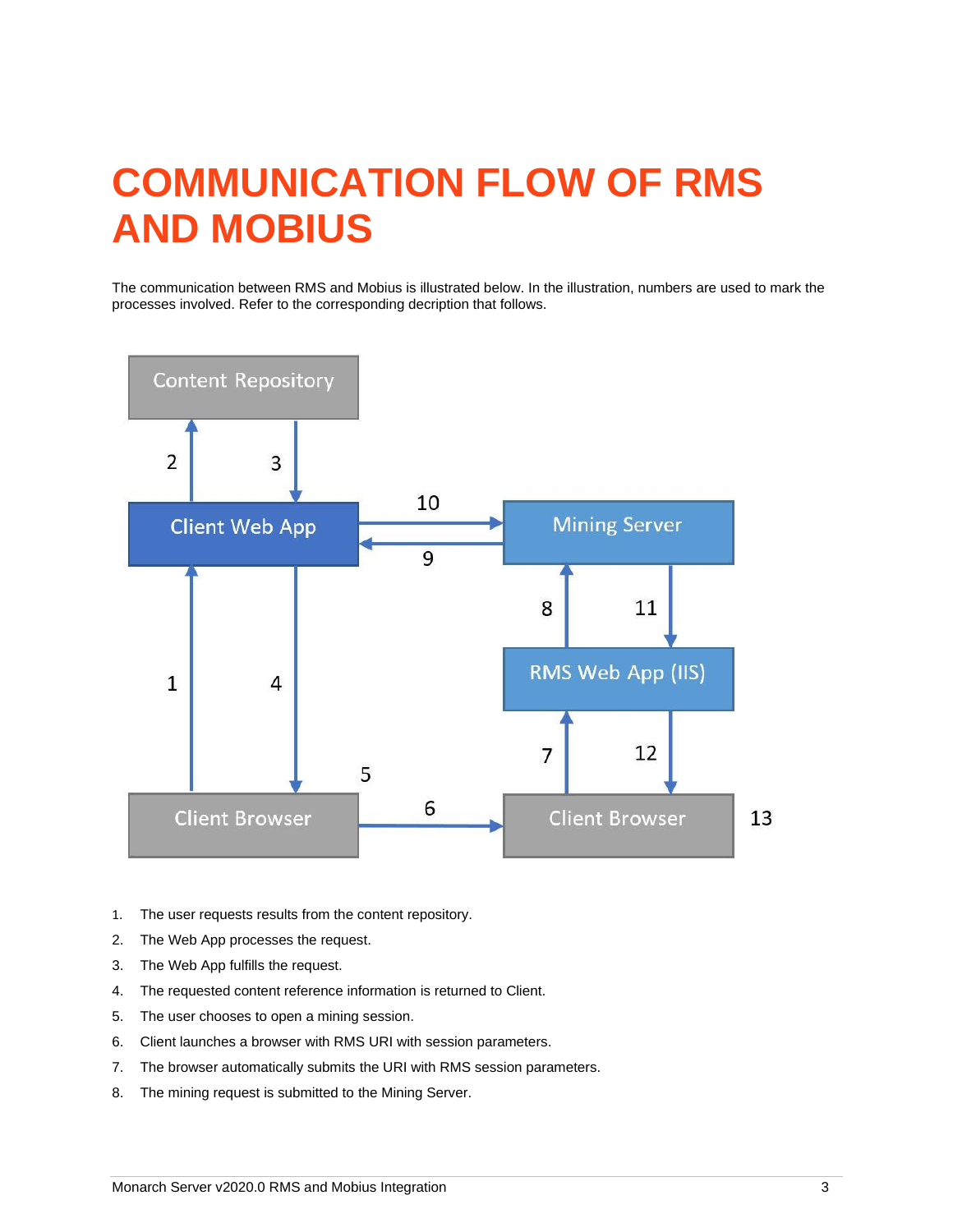- 9. Document data and metadata are requested from the Client REST API.
- 10. The Mining Server returns the report data via API from the Client Web App.



#### **NOTES**

RMS sends the following additional requests to Mobius REST API to acquire metadata of the provided document:

- HEAD request to URI passes through the <page URL parameter> to get the ContentType.
- GET request to http://<mobius host>:<port>/<Mobius virtual directory>/rest/documents/<document id>/parents to retrieve the parent folders of the specified document. The response contains a list of folder IDs.
- GET request to http://<mobius host>:<port>/<Mobius virtual directory>/rest/folders/<folder id>/children. RMS matches the response to the provided document ID to get the metadata of the document and the ReportID.

RMS considers a model from the Server Library with the same name as the value of the ReportID from the metadata of a particular document.

- 11. The Mining Server retrieves the associated model from the Server Library according to the document metadata and processes the report with the model returning the data or object.
- 12. The Web App formats the presentation if needed and provides client presentation.
- 13. Temporary files (if used) are deleted upon session termination.

| Altair <sup>®</sup> Monarch <sup>®</sup> Server |                |    |                                                        |                   |                                                                                                                                               | & Welcome Administrator - Login time:02:50:14 AM - 2020.0 2 About ? Help $\quad$ End Session |               |               |                   |
|-------------------------------------------------|----------------|----|--------------------------------------------------------|-------------------|-----------------------------------------------------------------------------------------------------------------------------------------------|----------------------------------------------------------------------------------------------|---------------|---------------|-------------------|
| Home > Models                                   |                |    |                                                        |                   |                                                                                                                                               |                                                                                              |               |               | $\sim$            |
| My Home                                         | <b>Models</b>  |    | <b>Upload Models</b>                                   |                   |                                                                                                                                               |                                                                                              |               |               |                   |
| Content System                                  |                |    |                                                        |                   |                                                                                                                                               | D Search                                                                                     |               |               |                   |
| $\blacktriangleright$ Automator                 |                |    | $+$ $\times$ $\times$ $+$ $\phi$ $\times$ $\times$ $+$ |                   | $1$ of 1 $\gg$ $\approx$ 20 $\blacktriangleright$<br>Tel: <d page="" td=""  =""  <=""><td></td><td></td><td></td><td>View 1 - 2 of 2</td></d> |                                                                                              |               |               | View 1 - 2 of 2   |
| $\triangleright$ RMS                            |                | ι. |                                                        | $NAME \triangleq$ | <b>DESCRIPTION</b>                                                                                                                            | <b>DEFINITION ID</b>                                                                         | <b>LOCKED</b> | <b>URL</b>    | DELETE            |
| * Server Library<br>Folders                     |                | C  | ReportID1                                              |                   |                                                                                                                                               | 3da0e8bf-de52-4cf7-8140-eaa3493                                                              | 2a            | $\mathcal{S}$ | $_{\rm x}$        |
| Projects                                        | $\overline{c}$ | C  | ReportID2                                              |                   |                                                                                                                                               | 06604e1d-6500-4890-a8bc-51616f2                                                              | 2a            | $\mathcal{S}$ | $\mathcal{Y}_n^*$ |
| <b>Models</b>                                   |                |    | $+780$                                                 |                   | $\sim$ $\sim$ Page<br>$1$ of $1$ $\gg$ $\approx$ 20 $\sim$                                                                                    |                                                                                              |               |               | View 1 - 2 of 2   |
| Templates                                       |                |    |                                                        |                   |                                                                                                                                               |                                                                                              |               |               |                   |
| Workspaces                                      |                |    |                                                        |                   |                                                                                                                                               |                                                                                              |               |               |                   |
| <b>Change Lists</b>                             |                |    |                                                        |                   |                                                                                                                                               |                                                                                              |               |               |                   |
| Rights and Privileges                           |                |    |                                                        |                   |                                                                                                                                               |                                                                                              |               |               |                   |
| > System Settings                               |                |    |                                                        |                   |                                                                                                                                               |                                                                                              |               |               |                   |
| Show advanced options                           |                |    |                                                        |                   |                                                                                                                                               |                                                                                              |               |               |                   |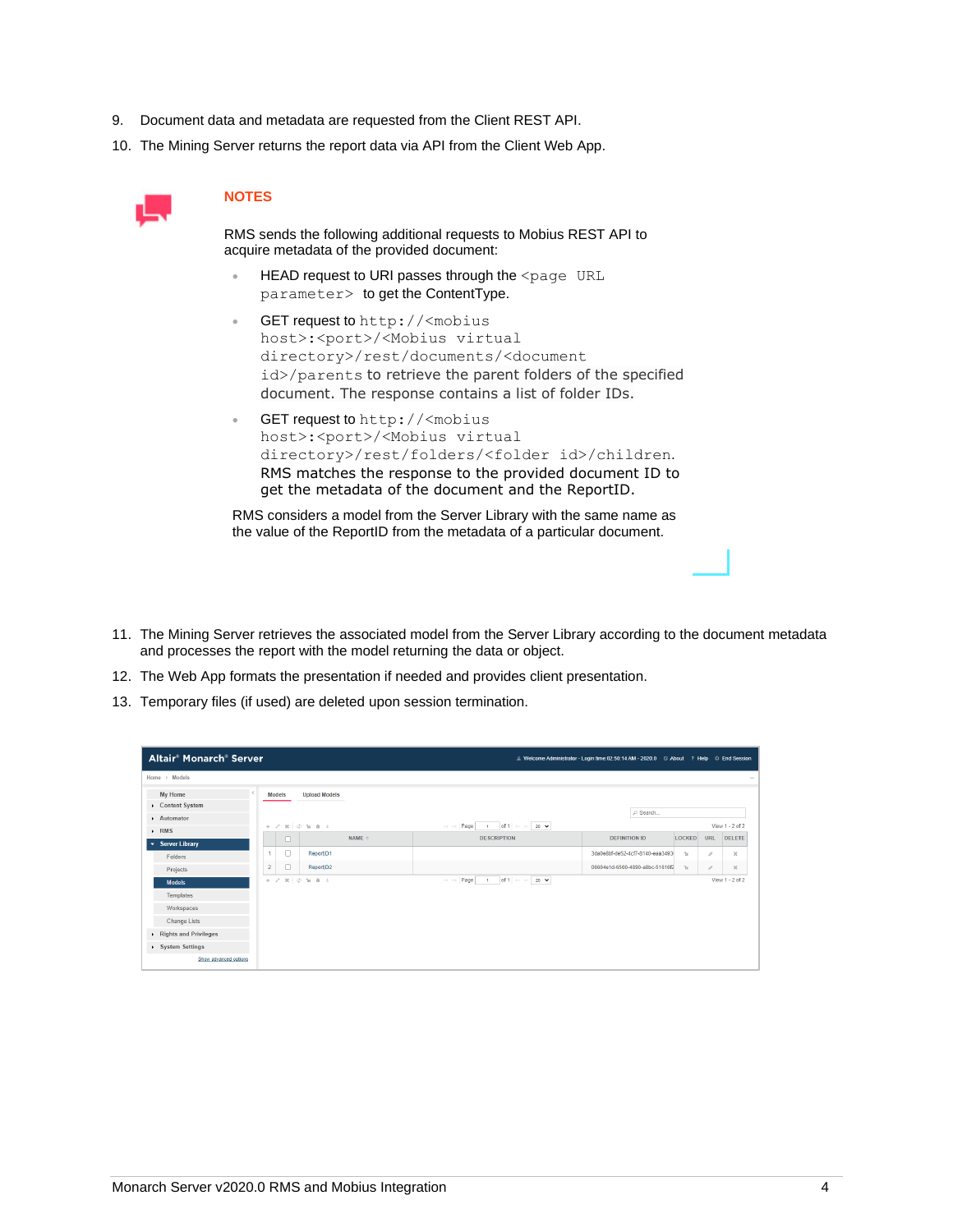# <span id="page-6-0"></span>**SELECTING MOBIUS TEST FRAMEWORK PRESENTATION TYPE**

The initiation request contains instructions to determine the type of presentation provided. You can select interactive, export, external, or Mobius type of presentation in Monarch Server RMS.

Interactive or Default  $Export$ External Mobius

The Mobius test framework type of presentation is used to imitate a request from the Mobius portal.

**To open the Mobius test framework presentation**

❑ Click the **Mobius** button in [Monarch Server RMS.](#page-7-1)

For information about the interactive and export types of presentation, see the *Monarch Server RMS Initiation Request* document.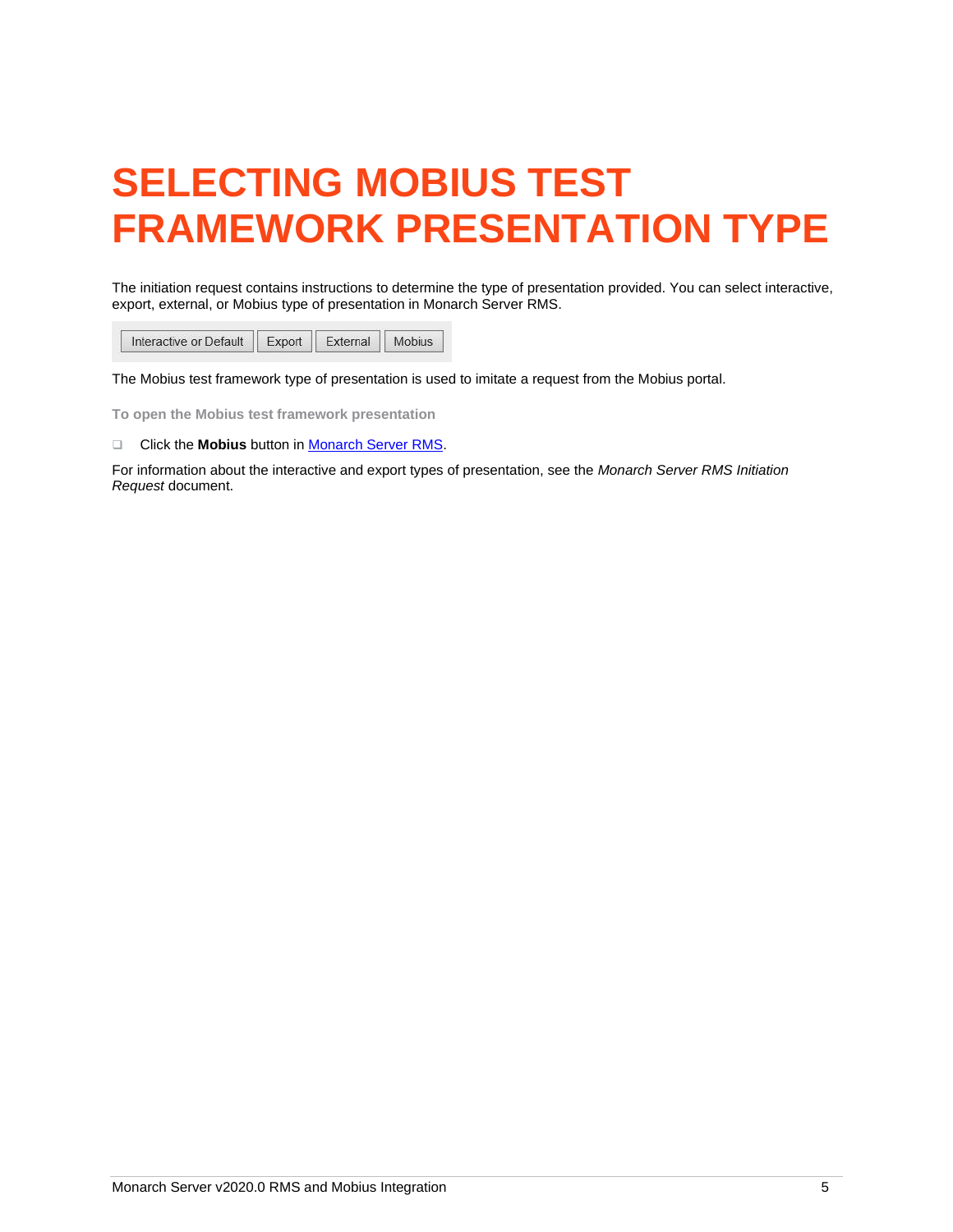### <span id="page-7-0"></span>**MONARCH SERVER RMS–MOBIUS TEST FRAMEWORK**

#### <span id="page-7-1"></span>The Mobius test framework can be accessed through the following URI:

```
http://<host name>:<port number>/<RMS virtual
directory>/TestFramework/ChoiceRequestType
```
#### where

- ❑ <host name> is the name of the computer where the target RMS Web Server component is installed
- ❑ <port number> is the port number on which the RMS Web Server is listening
- ❑ <RMS virtual directory> is the virtual directory under which the application has been installed (default: RMSClient)

The request is sent using the HTTP GET method. All parameters are passed as fields of the GET request.

The URL for the Mobius test framework view request is

http://<host name>:<port number>/<RMS virtual directory>/TestFramework/ MobiusTest

RMS recognizes the request and then queries the content of the document and model to display views with the appropriate data. As a result, the page with the appropriate request parameters will be displayed.

| <b>Altair<sup>®</sup> Monarch<sup>®</sup></b><br><b>Report Mining Server</b>                 |                                                                                                                                                            |  |  |  |  |  |  |
|----------------------------------------------------------------------------------------------|------------------------------------------------------------------------------------------------------------------------------------------------------------|--|--|--|--|--|--|
| http://localhost/RMSClient/mobiusemulation/rest/contentstreams?id=Classic.pdf<br>Page URL: I |                                                                                                                                                            |  |  |  |  |  |  |
|                                                                                              | For test page field "Report name" should contain file name, that placed in directory: C:\Inetpub\wwwroof\RMSClienf\TestPage\Files\<br>Launch in new window |  |  |  |  |  |  |

The page contains the following items:

❑ **Page URL** field: URL for downloading the content of the document.